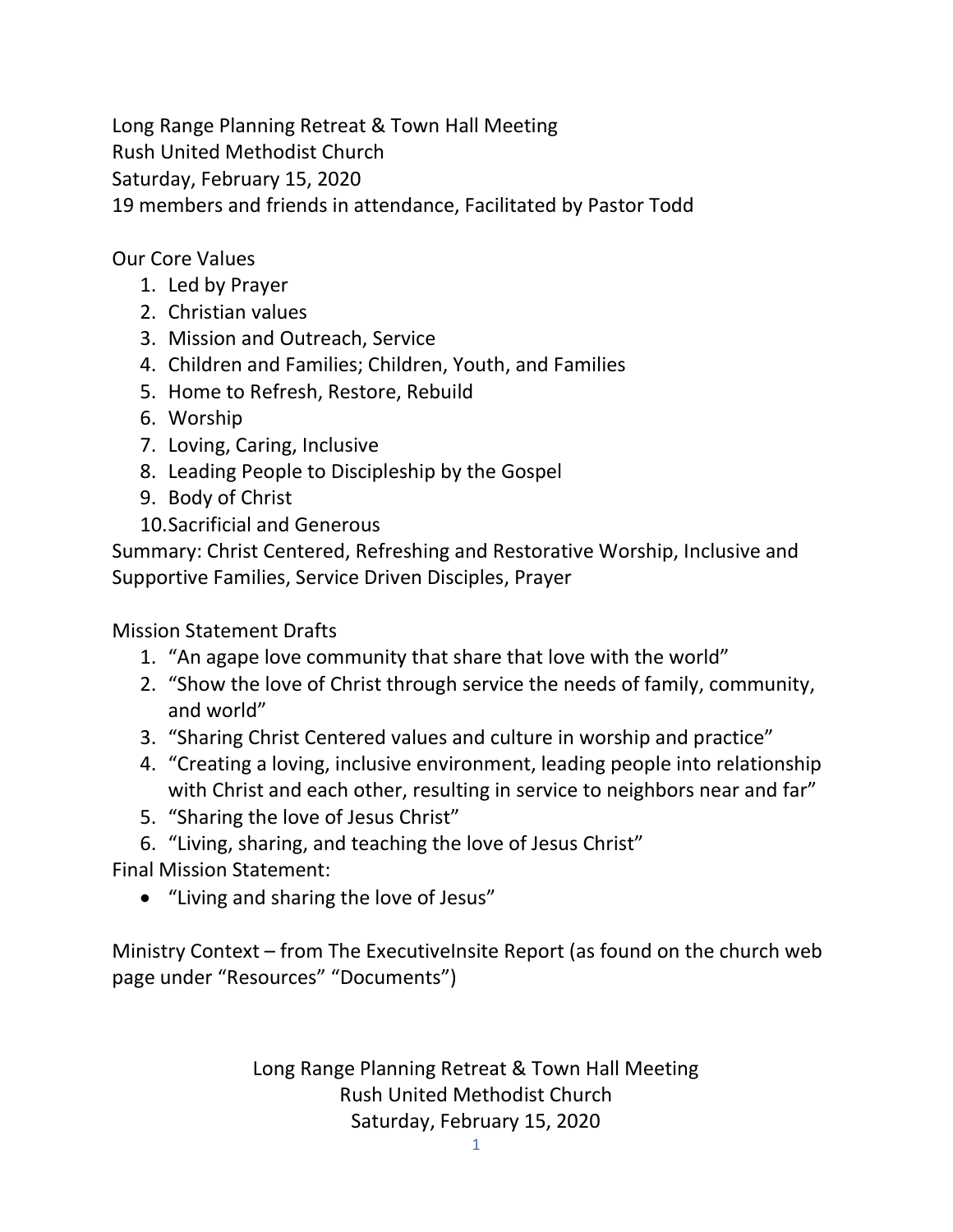- 1. Our population is slightly growing, there is little ethnic diversity, population is aging faster than the rest of NYS
- 2. Absent from the report is statistics on people with disabilities
- 3. Our community is smart, educated, white-collar working in areas of management and specialties
- 4. The number of blue-collar workers is slightly increasing
- 5. Household income increases 2% per year We are affluent
- 6. Needs of today will continue: aging population, growing number of single parent families, increase in divorce, need for senior opportunities, need for children support
- 7. Need warm, family friendly activities and encounters
- 8. Educational level is declining

Summary: We are a community that is smart and affluent, with growing needs for families and elders

SWOT Analysis (Internal and External Strengths, Weaknesses, Opportunities, and Threats)

- 1. Strengths
	- a. Internal: Welcoming, caring
	- b. Internal: Building and campus, accessible
	- c. Internal: Plentiful opportunities for service and mission involvement
	- d. Internal: PromiseLand
	- e. Internal: People
	- f. External: Affluence, education, central location, campus
- 2. Weaknesses
	- a. Internal: People, not enough, lack of commitment, competing priorities
	- b. Internal: Marketing and Advertising, difficulty passing the passion
	- c. Internal: Building, not enough space for youth and families
	- d. Internal: Waning support for Turkey Dinner and Supersale
- 3. Opportunities
	- a. Internal: Campus, lots of resources and spaced, playground, trees, sports, youth, church first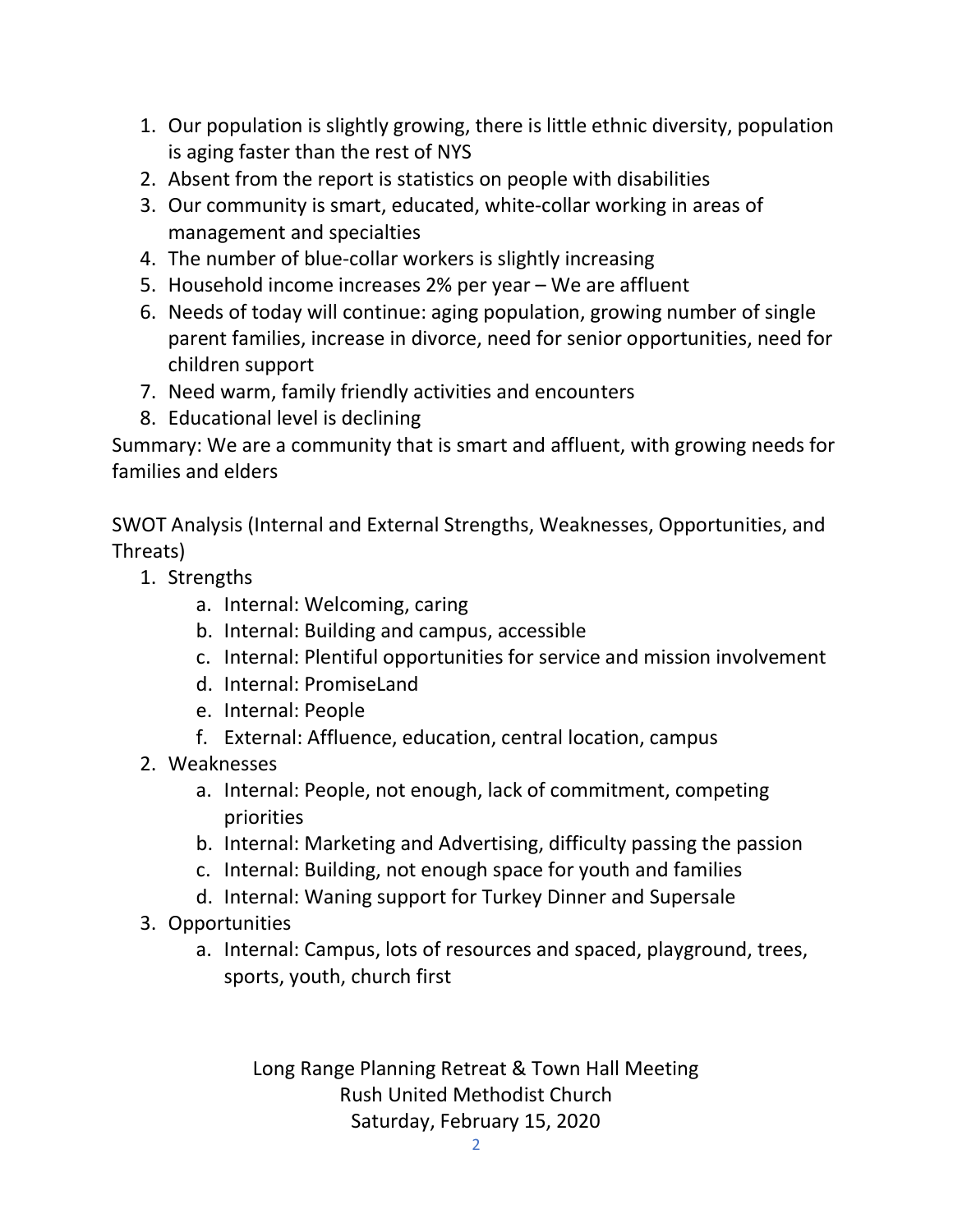- b. Internal: Building, accessible, flexible, supports fund raising and outreach efforts
- c. Internal: Excitement about commitment
- d. Internal: Follow through restore trust, keep promises, celebrate victories
- e. Internal: Growth, in size, worship attendance, larger social media and technology footprint
- 4. Threats
	- a. Internal: Building maintenance
	- b. Internal: Declining, aging congregation
	- c. Internal: Lack of commitment
	- d. Internal: Lack of spiritual growth
	- e. Internal: Weakening social relationships
	- f. Internal: Lack of community transformation
	- g. External: 2 working parents
	- h. Internal: Nonparticipation, non-ownership such that we lose their gifts and talents